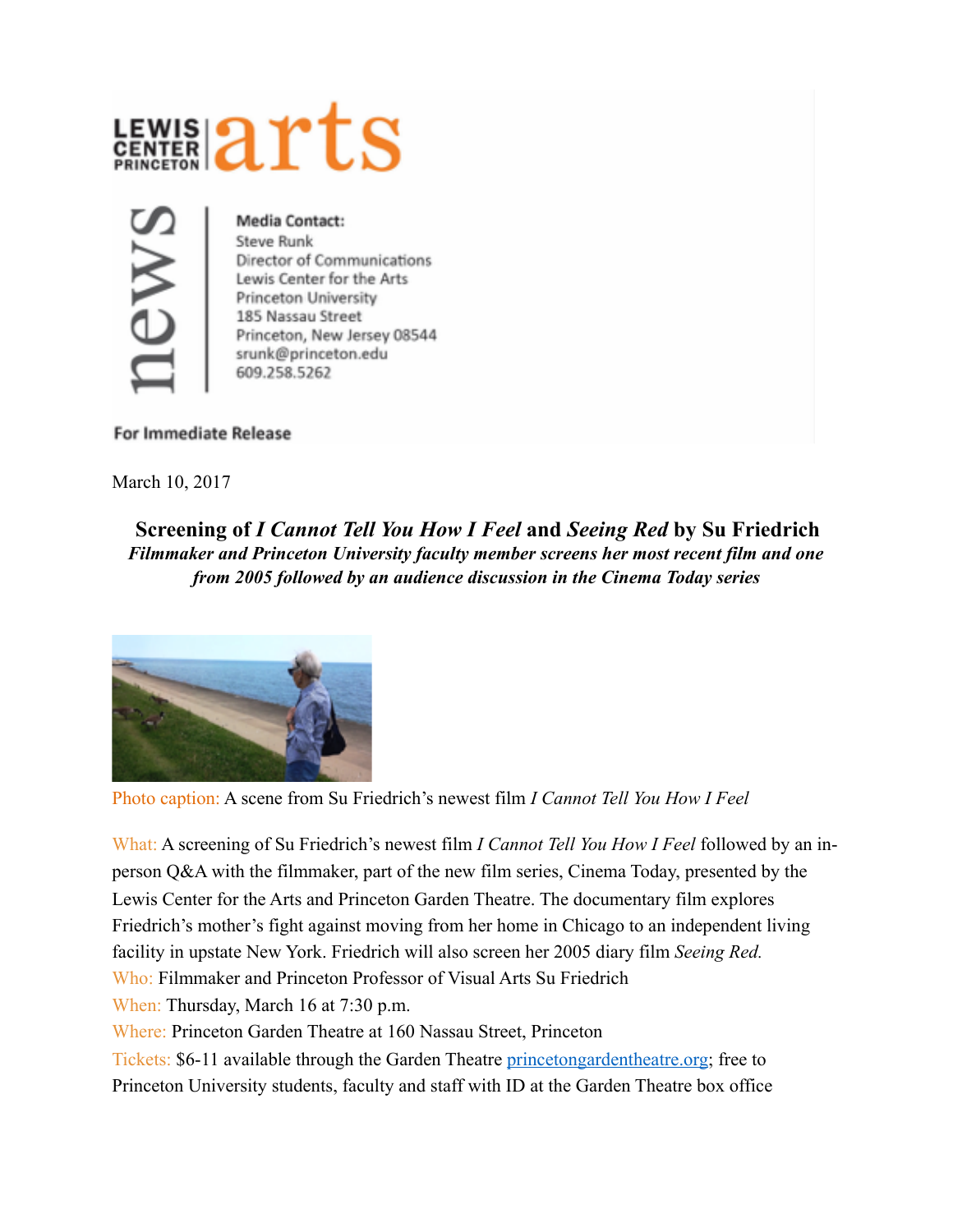(Princeton, NJ) The Visual Arts Program in the Lewis Center for the Arts at Princeton University and the Princeton Garden Theatre will present a special screening of Professor of Visual Arts Su Friedrich's new documentary *I Cannot Tell You How I Feel* and her 2005 short diary film *Seeing Red* as a part of the collaborative film series Cinema Today. Followed by an in-person discussion with filmmaker Friedrich, the screening will begin at 7:30 p.m. on Thursday, March 16 at the Garden Theatre. Tickets ranging from \$6 to \$11 are available to the public at [princetongardentheatre.org](http://www.princetongardentheatre.org); free to Princeton University students, faculty and staff with ID at the Garden Theatre box office.

In *I Cannot Tell You How I Feel,* Friedrich once again takes up the camera to film the battleground of family life. Her mother Lore—who was featured in Friedrich's 1984 film *The Ties That Bind*, a film about her experiences growing up in Germany during the Second World War—again plays the lead, this time protesting a move at the age of 94 from her home in Chicago to an independent living facility in upstate New York. Friedrich and her two siblings fill out the supporting roles, as she puts it, "cajoling, comforting, and freaking out."

"By candidly confronting personal struggles," notes Giovanni Marchini Camia in a review of the film in *Fandor, "*Friedrich's films invite reflections on broader, often universal concerns. This is again the case with her latest, *I Cannot Tell You How I Feel*, which offers a moving, tragic, frequently funny, and profoundly empathetic consideration of mortality and filial responsibility."

*Seeing Red* is the filmmaker's self-revelatory video diary, exploring the visual, verbal, and musical elements that make up the color red. The film questions how a simple color or person can be represented by such a variety of complex and conflicting characteristics, asking: what does "red" truly represent, and what is it making us feel?

The current Cinema Today series has been organized by Director of the Program in Visual Arts Joe Scanlan and Mike Kamison, programming director of the Garden Theatre. The series tackles issues within the film industry today through conversations with four contemporary filmmakers — all of whom have a connection to Princeton. A fall edition of the series included screenings and discussions with filmmakers Charlie Kaufman, Terrence Malick, and Kelly Reichardt,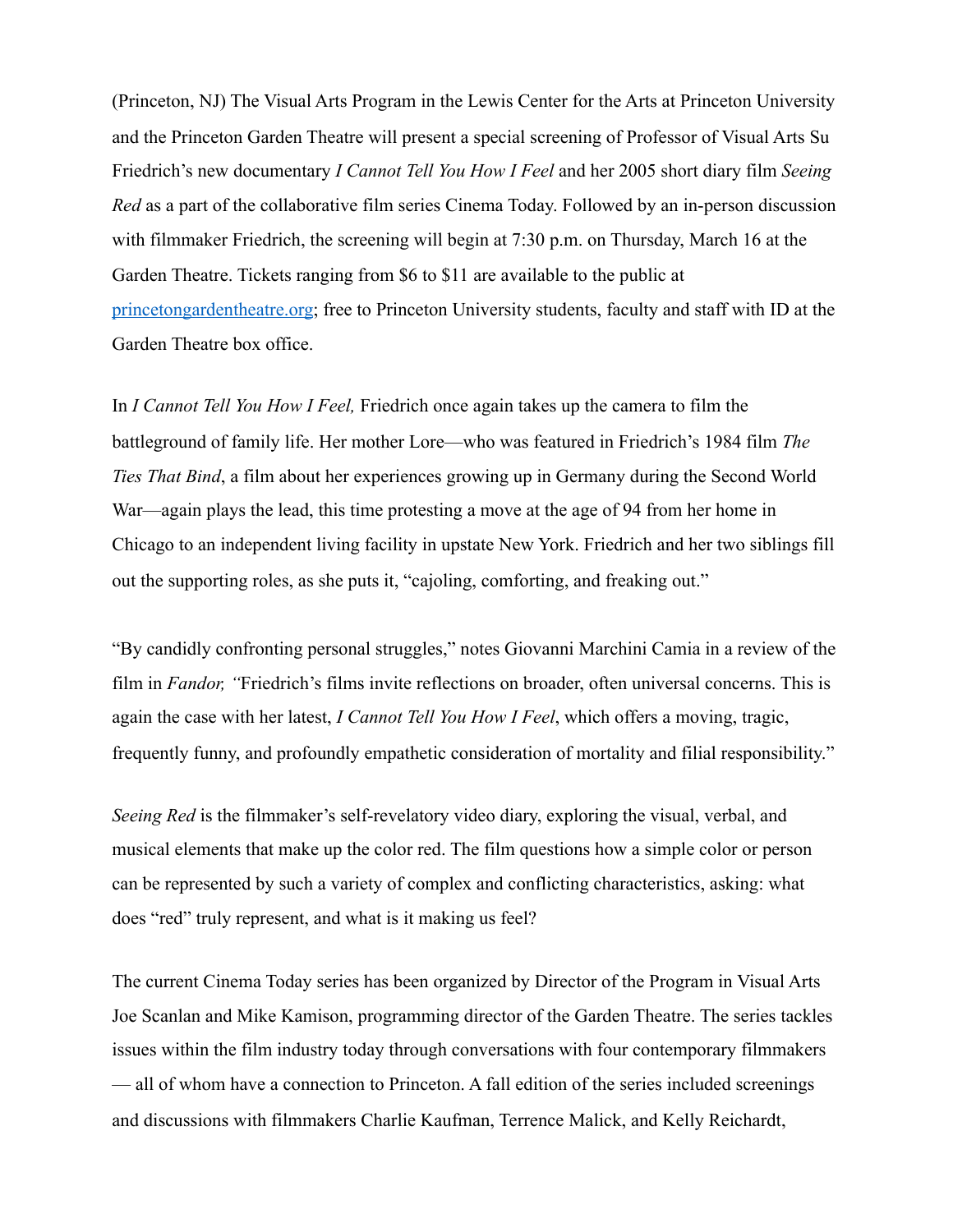among others.

Friedrich has produced and directed 23 digital videos and 16mm films, including *Queen Takes Pawn* (2013), *The Odds of Recovery* (2002), *Hide and Seek* (1996), *Sink or Swim* (1990), *The Ties That Bind* (1984), Gently Down the Stream (1981) and *Gut Renovation* (2013) which premiered at the Film Forum in New York and was screened at the Berlin International Film Festival. With the exception of *Hide and Seek*, Friedrich is the writer, director, cinematographer, sound recordist and editor of all her films. Her films have won numerous awards, including Best Narrative Film Award at the Athens International Film Festival, Outstanding Documentary Feature at Outfest in Los Angeles, Special Jury Award at the New York Gay & Lesbian Film Festival, Grand Prix at the Melbourne Film Festival, the Golden Gate Award at the San Francisco Film Festival and Best Experimental Narrative Award at the Atlanta Film Festival. Her work is in the collection of the Museum of Modern Art and many other institutions. Friedrich is the recipient of the Alpert Award in the Arts, an Independent Television Service production grant, a National Endowment for the Arts Fellowship, a Rockefeller Foundation Fellowship, a Guggenheim Foundation Fellowship, and a DAAD grant as artist-in-residence in Berlin, as well as multiple grants from the New York State Council on the Arts, the New York Foundation for the Arts, and the Jerome Foundation. Her films are distributed by Outcast Films. She currently teaches film and video production at Princeton.

Future screenings in the Cinema Today series include Princeton alumni Todd and Jedd Wider's *God Knows Where I Am* on April 13.

The Cinema Today series is supported through the John Sacret Young '69 Lecture Series fund. Sacret Young is a 1969 graduate of Princeton and an author, producer, director, and screenwriter. He has been nominated for seven Emmy Awards and seven Writers Guild of America (WGA) Awards, winning two WGA Awards. He is perhaps best known for co-creating, along with William F. Broyles Jr., *China Beach*, the critically acclaimed ABC-TV drama series about medics and nurses during the Vietnam War, and for his work on the television drama *The West Wing*. Young has also received a Golden Globe and a Peabody Award, and his original mini-series about the Gulf War, *Thanks of a Grateful Nation*, was honored with his fifth Humanitas Prize